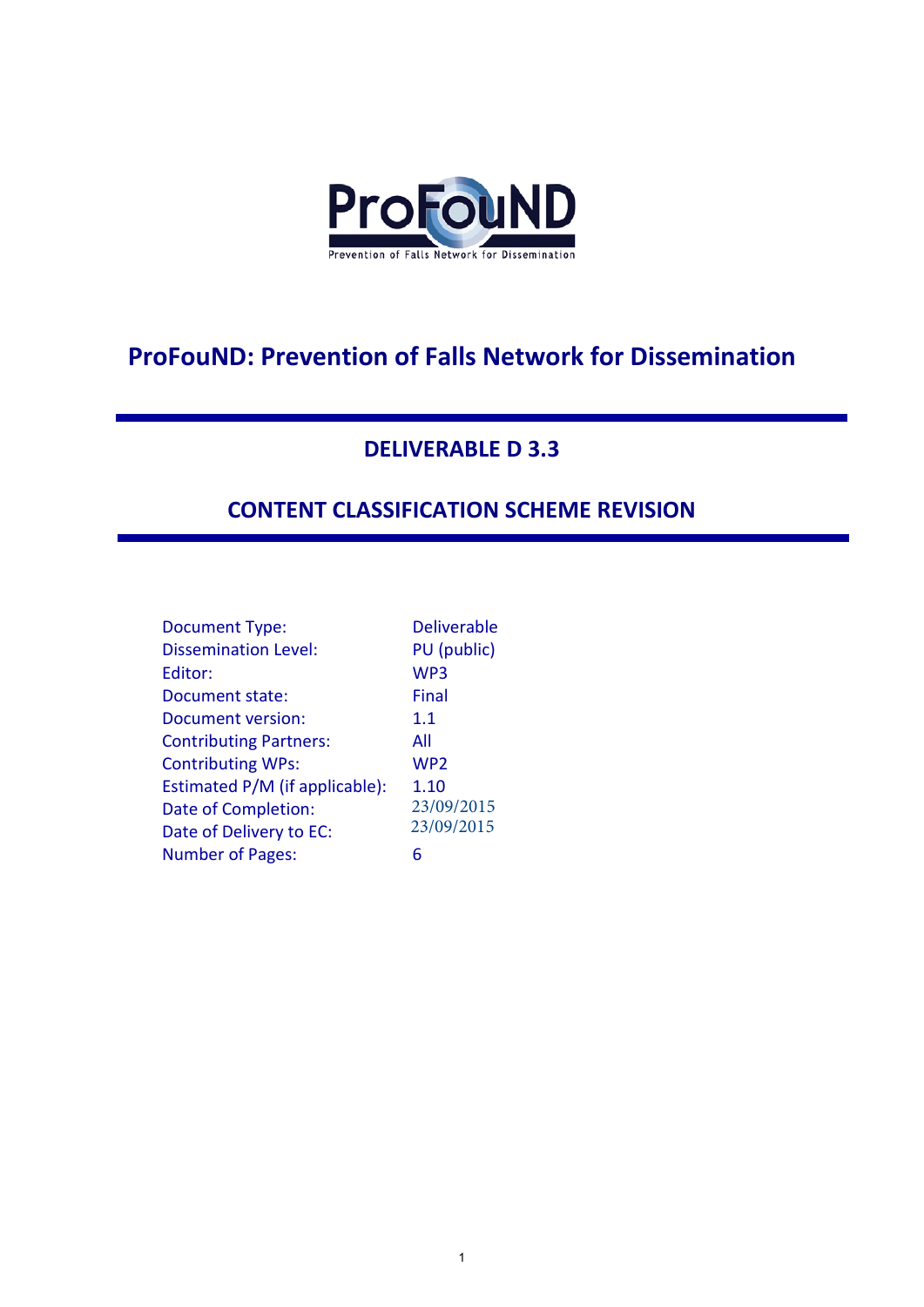## **Contents**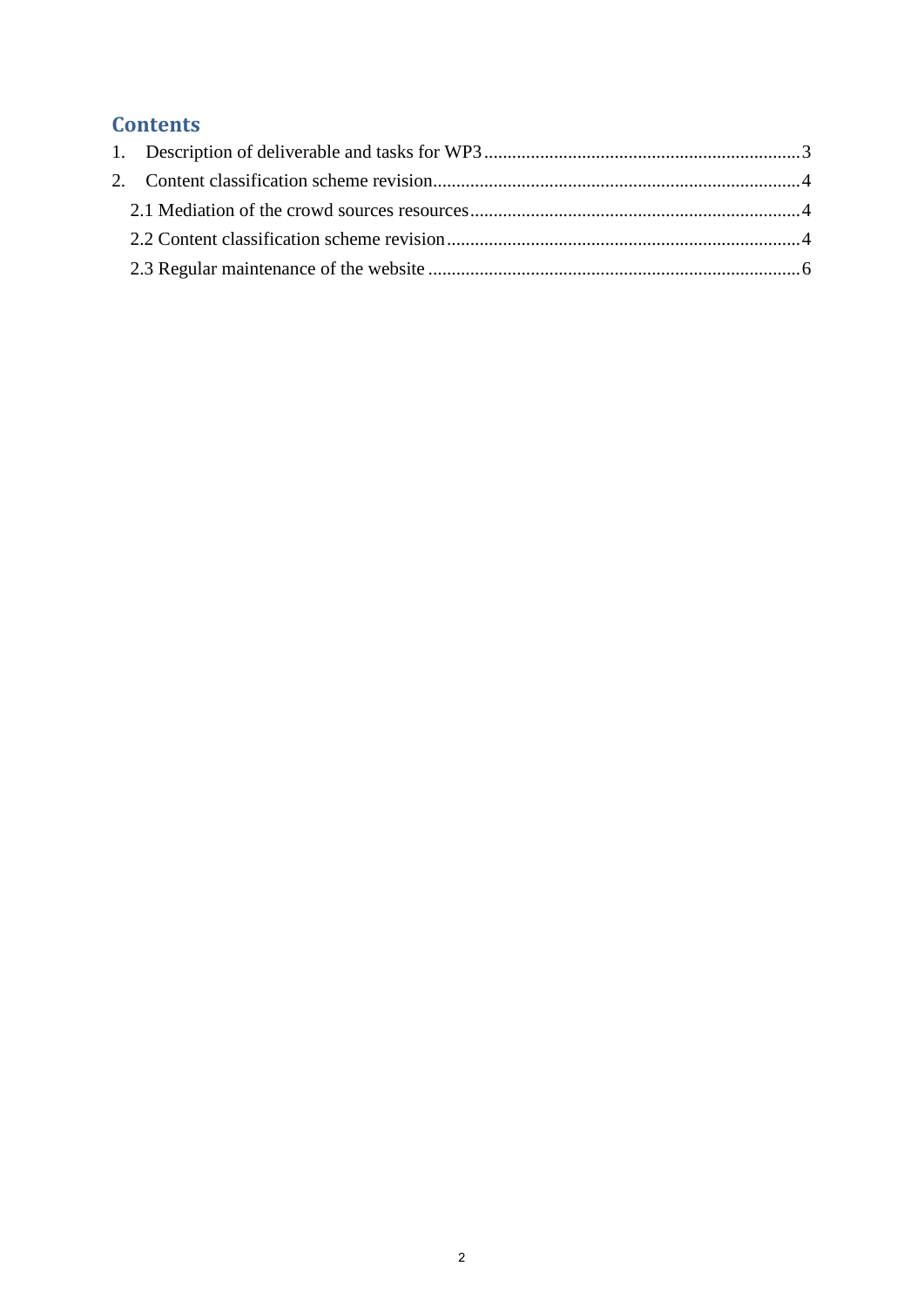## <span id="page-2-0"></span>**1. Description of deliverable and tasks for WP3**

The ProFouND website will be developed to serve as a resource for the community of falls prevention practitioners and the community of technology developers and manufacturers. It will provide a "one stop shop" for people looking for information about the domains related to falls prevention and ICT.

WP3 is responsible for the resources content management. The overall objective for WP3 is to provide the technical content for the ProFouND website resources library. Each member of the crowd will source and catalogue resources and add them to the resources library, by use of the protocol/content classification scheme.

WP3 will provide technical content of the ProFouND website resource library by

- Co-ordinate crowdsourcing of content
- Define architecture of categorisation schemes
- Moderate content input

The deliverable for WP3 month 30 was the following:

D3.3 [month 30])

Content classification scheme revision: Revise content classification scheme as needed

WP3 has performed and completed the following tasks the last twenty six months (M5-30):

Task 3.4

Ensure the maintenance and update of content on a regular (at least weekly) basis. Once the content management architecture is set up, and the classification, assessment of robustness, cross referencing and duplicate checking systems are set up, the task becomes one of longer term maintenance and continuous updating as new evidence emerges. The core role then is the mediation of the crowd sources resources which will be delegated to subject specialists from within the consortium. Should the content classification scheme need any updating this will be undertaken before month 30.

This report describes the work with task 3.4, where the content classification scheme has been revised.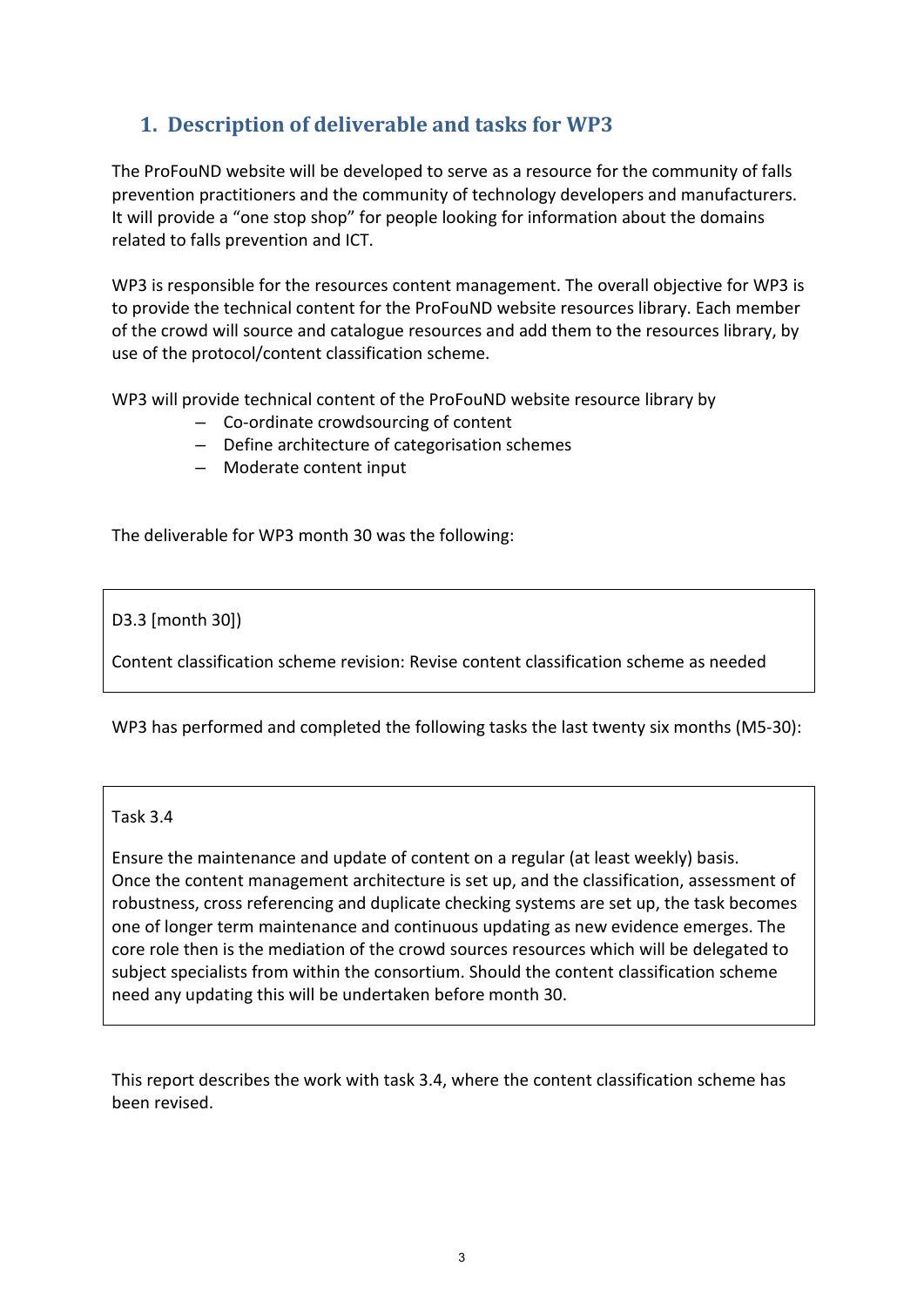#### <span id="page-3-0"></span>**2. Content classification scheme revision**

The work with the content classification scheme has been carried out by WP3, led by NTNU, in close collaboration with all work packages through the NEC.

In order to make the website as effective and functional as possible, we found it necessary to update the content classification scheme before month 30. This was also motivated by the change in work package lead for WP2 from GCU to Demokritos so this hand over and revision of the website provided an opportunity to revise the content classification system. How the content classification scheme has been used, revised and maintained is described in the following.

#### <span id="page-3-1"></span>**2.1 Mediation of the crowd sources resources**

The core role for WP3 has been to;

- 1) approve and make resources already described and tagged by members of the crowd available,
- 2) to describe and tag suggested resources and return them to persons within the consortium for approvals prior to making them available, and
- 3) mediate the crowd sources resources in languages unknown to WP3 and delegate these to subject specialists from within the consortium who can describe and tag these resources for the website. All resources have been described in English, so that it is possible for all members to see what is available in all languages.

<span id="page-3-2"></span>More than 300 best practice resources have been identified, described and uploaded to the website.

#### **2.2 Content classification scheme revision**

As the number of resources on the website expanded, we found it necessary to update the content classification scheme so that the resources are more easily accessed on the website. All work packages contributed to the process of classification through the NEC meetings, the final categories were; best practice, printed patient information, related websites, clinical guidelines, policy around the EU, videos and online learning. See figure 1.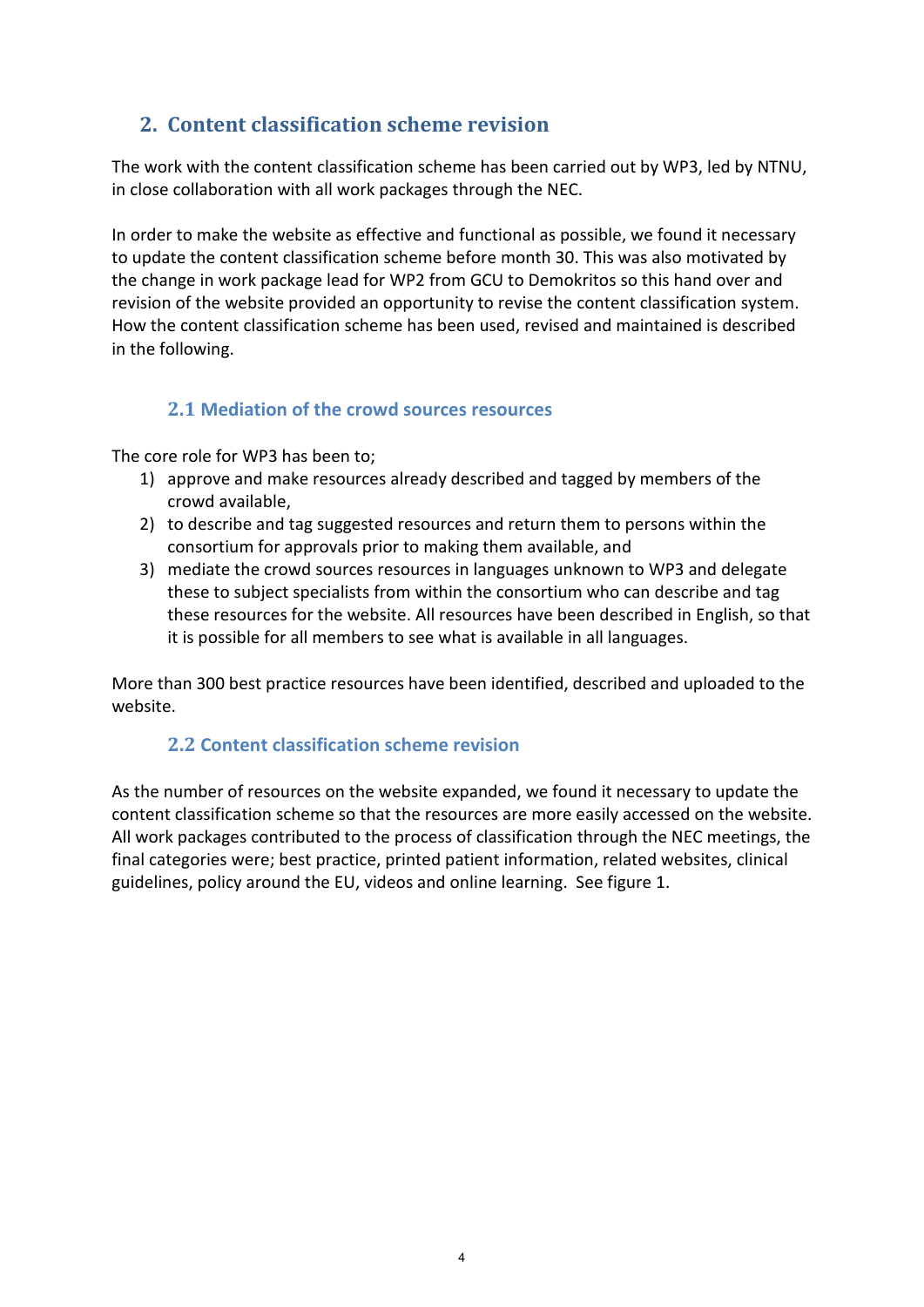



Examples of resources in each of the seven categories on the website:

For the "**Best Practice**" category resources concerning for example aids and assessment tools are described. We also have added the "ProFounD Falls Awareness Campaign Ideas Pack 2014" into this category, where materials for campaigns are made available for organisations to download and to use to raise awareness and action.

The "**Printed Patient Info**" category contains leaflets and books. The three leaflets that have been translated into several different languages as part of the ProFouND project are examples of resources available in this category.

"**Related Websites**" present a list of websites recommended by the ProFouND consortium. "**Clinical Guidelines**" presents guidelines. "**Policy Around EU**" presents relevant resources from Government, Health Authorities, and Health Administration around EU. The "**Videos**" category contains video clips, podcasts, and exercise demo's targeting older people and their carers. In the **"Online Learning"** category, presentations, online learning and research material are presented.

All resources that have been uploaded have been tagged using the new content classification scheme, where the tag "resource type" has been used to identify and split the resources into one out of seven categories on the website. WP2 have provided the new classification on the website, and WP2 and WP3 have done a categorisation of all resources